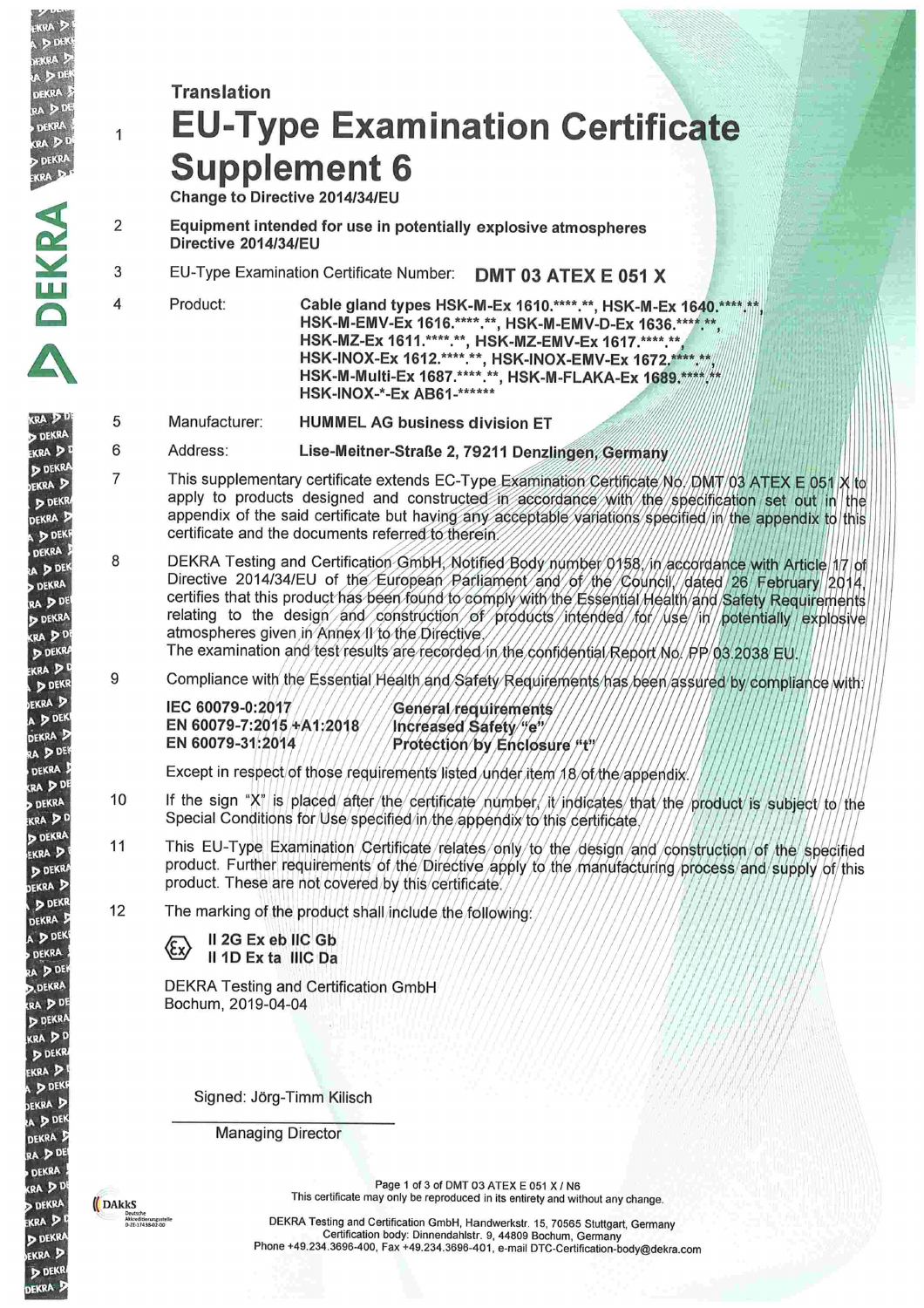- **A**<sub>D</sub> DEKRA **RA** P **DEKRA KRA**<sub>2</sub>
- **DEKRA**

 $(1, 1)$ 

**DEKRA** 

**RA** 

**DEKRI** 

**KRA** 

**DEKR** DEKRA D D DEKE

DEKRA

A D DEN **DEKRA** 

RA DDE **DEKRA** KRA DD

D DEKR **KRA** 2

**DEKR** 

**EKRA** 

A D DEK

DEKRA J

A DE

**DEKRA** RA DDI

**DEKRA** KRA D<sup>T</sup>

**DEKRA** 

**KRA** D

D DEKRI

**FKRA DEKR** 

DEKRA D A D DEK

**DEKRA** 

RA DDE

**DEKRA** 

RA DD

D DEKRA **KRA** DI

**DEKR** KRA D **DEK FKRA** A D DEK DEKRA RA DDE **DEKRA** 

**RADI** 

**DEKRA** 

kra D

**DEKR VRA** D **DEKR FKRA**  13 Appendix

14 **EU-Type Examination Certificate** 

> **DMT 03 ATEX E 051 X** Supplement 6

15 **Product description** 

## $15.1$ Subject and type

Cable glands type HSK-M-Ex 1610.\*\*\*\*.\*\* type HSK-M-Ex 1640.\*\*\*\*.\*\* type HSK-M-EMV-Ex 1616.\*\*\*\*.\*\* type HSK-M-EMV-D-Ex 1636.\*\*\*\*.\*\* type HSK-MZ-Ex 1611.\*\*\*\*.\*\* type HSK-MZ-EMV-Ex 1617.\*\*\*\*.\*\* type HSK-INOX-Ex 1612.\*\*\*\*.\*\* type HSK-INOX-EMV-Ex 1672.\*\*\*\*.\*\* type HSK-M-Multi-Ex 1687.\*\*\*\*.\*\* type HSK-M-FLAKA-Ex 1689.\*\*\*\* \*\* type HSK-INOX-\*-Ex AB61-\*\*\*\*\*\*

Instead of the \*, numbers for the definition, the thread design and the corresponding number and diameter of the cables or wires or the dimensions of the flat cable are inserted

These are not relevant for explosion protection.

## 15.2 **Description**

With this supplement the certificate is changed to Directive 2014/34/EU

(Annotation: In/accordance/with/Article/A1/of/Directive/2014/34/EU//EC/Type/Examination Certificates referring to 94/9/EC/that were in existence prior to the date of application of 2014/34/EU (20/April/2016) may be referenced as if they were issued in accordance with Directive 2014/34/EU. Supplementary Certificates to such EC-Type/Examination Certificates. and new issues of such/certificates/may/continue/to/bear/the/original/certificate/number issued prior to 20 April 2016.)

# Description of the product

The cable glands are designed for attachment to equipment of type of protection "Increased" Safety" (Ex eb) and are used for the entry of stationary cables. The types HSK-MZ-+-Ex can also be used for cables and wires that are not fixedly installed. The cable glands can also be used in Category 1D and 2D areas exposed to combustible dust.

# **Reasons for the supplement**

- Change to the new directive 2014/34/EU
- Update to the new standard
- Add new types:
	- HSK-M-Ex (M20x1.5)
	- HSK-INOX-Ex (M20x1.5)

DAkkS Akkreditierungsstell

Page 2 of 3 of DMT 03 ATEX E 051 X / N6 This certificate may only be reproduced in its entirety and without any change.

DEKRA Testing and Certification GmbH, Handwerkstr. 15, 70565 Stuttgart, Germany DENNA Testing and Centrication Gribin, Handwerkstr. 19, 70000 Stuttgart, Germany<br>Certification body: Dinnendahlstr. 9, 44809 Bochum, Germany<br>Phone +49.234.3696-400, Fax +49.234.3696-401, e-mail DTC-Certification-body@dekra